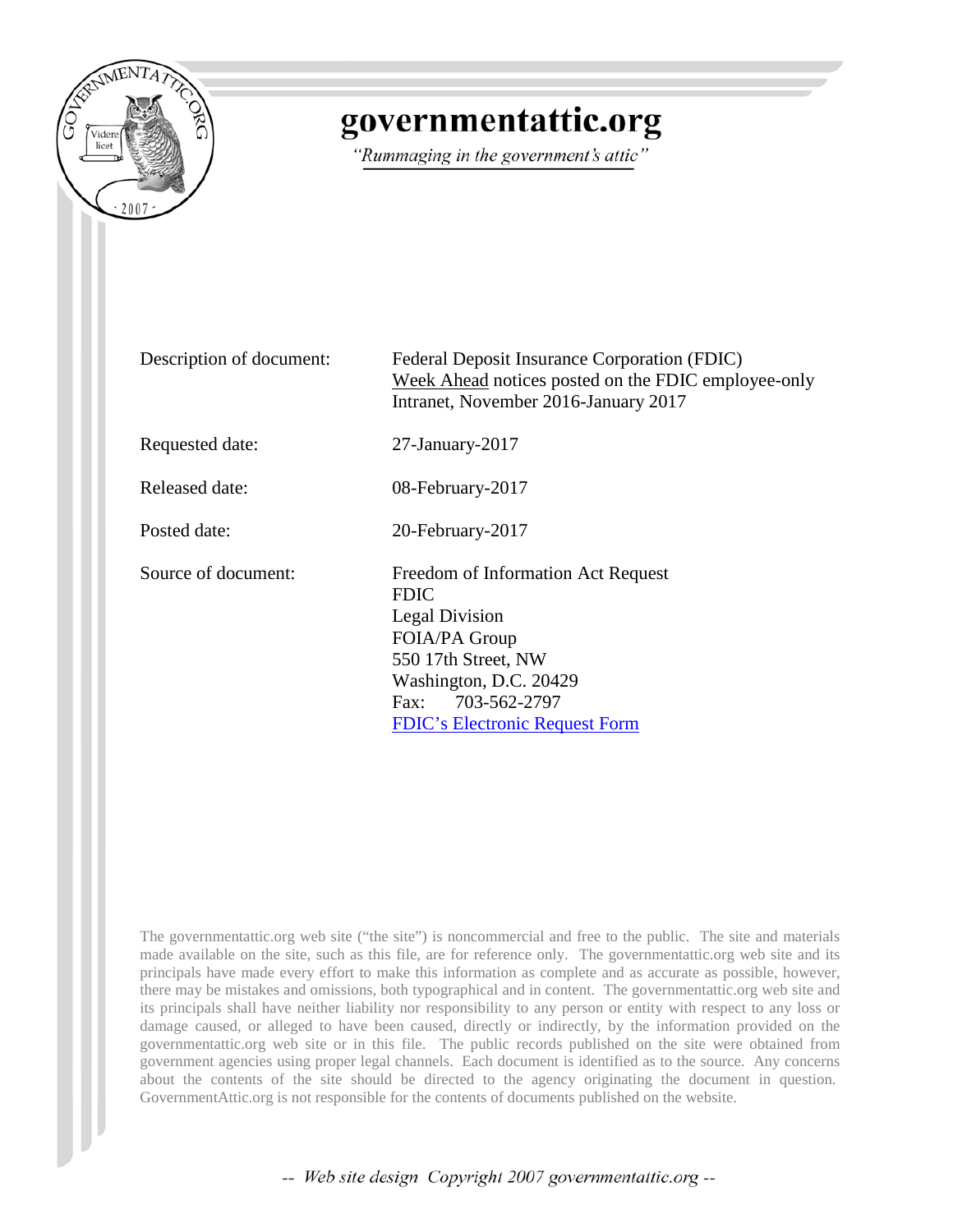

February 8, 2017

### RE: FDIC FOIA Request Log Number 17-0128

This is our final response to your January 27, 2017 Freedom of Information Act (FOIA) request for a "copy of the Week Ahead for FDIC, posted on the FDIC INTRANET (employees-only internal website)." You limited this request "to Week Ahead documents for November and December 2016, and thus far in January, 2017."

We are granting your request.

Our records search has been completed, and the records that you requested have been located. These records are being disclosed to you in full. A copy of these records (13 pages) is enclosed.

This completes the processing of your request.

Because fewer than two hours of search time were expended and fewer than one hundred pages were duplicated, this request has been processed at no cost to you.

You may contact me at jsussman@fdic.gov or 703-562-2039 or our FOIA Public Liaison, Acting FDIC Ombudsman Gordon Talbot at GTalbot@fdic.gov or 703-562-6046, for any further assistance and to discuss any aspect of your request.

Sincerely,

/signed/

Jerry Sussman, Senior FOIA Specialist FOIA/Privacy Act Group

Enclosures: Records (13 pages).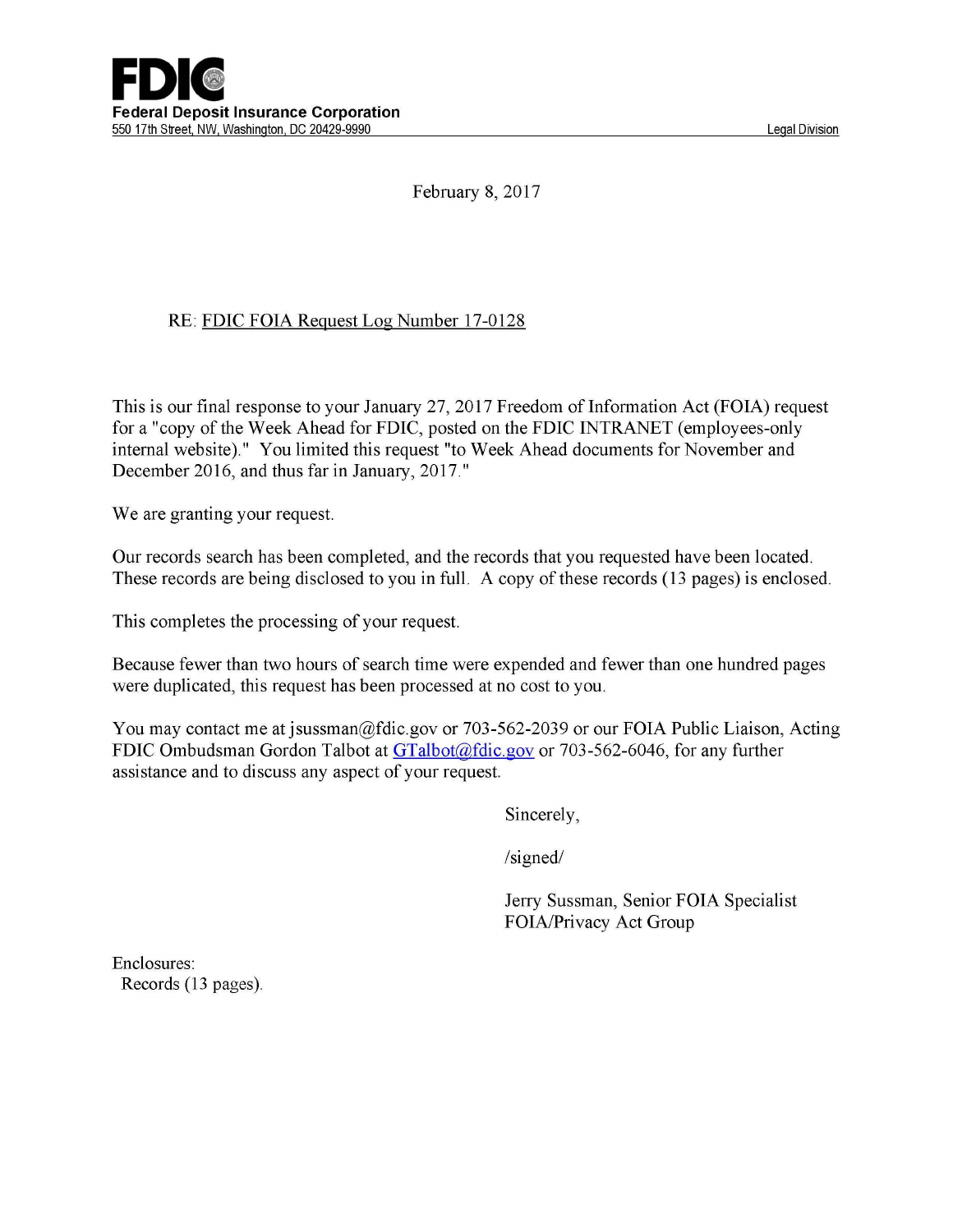# The Week Ahead - January 30, 2017

The Office of Communications is pleased to share The Week Ahead." This weekly report looks ahead to events of interest in the coming week.

#### Subscribe to receive email notifications when The Week Ahead is available through the FDIC's online subscription service!

TUESDAY, JANUARY 31SI

Teresa Green, Senior Compliance Examiner, DCP, Boston, will discuss the New Consumer Compliance Rating System and CMS at the Banking Compliance Association of Connecticut (BCAC) Annual Regulator Forum, which will be held at the Hawthorne Inn, Berlin, CT. This event is closed to the press.

WEDNESDAY. FEBRUARY 1ST

Kathy Moe, Regional Director, RMS, San Francisco, will discuss Emerging Issues and Economic Trends at the FIG Partners  $8^{th}$  Annual West Coast Bank CEO Forum, which will be held at the Omni Hotel at California Plaza, Los Angeles, CA. This event is closed to the press.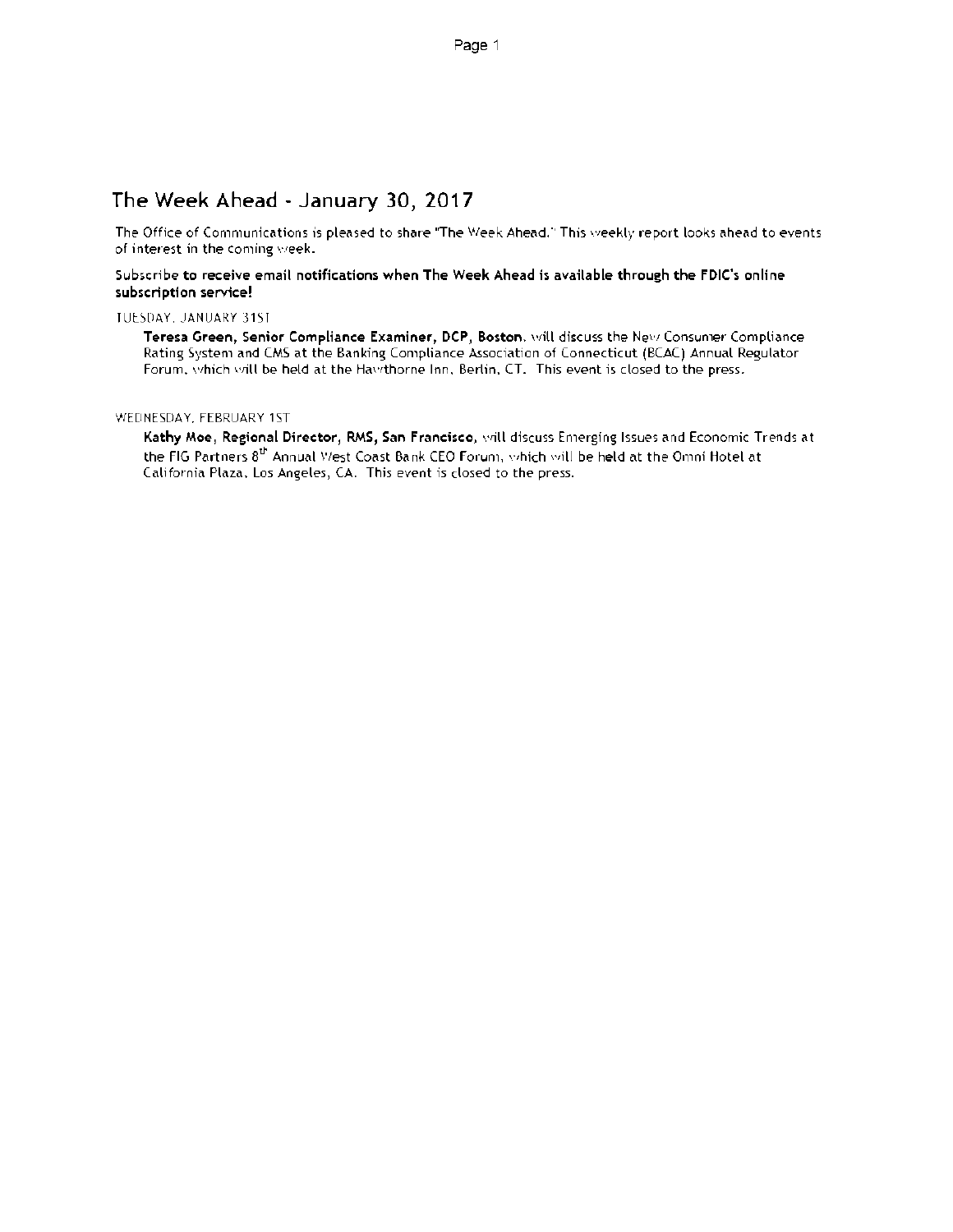## The Week Ahead - January 23, 2017

The Office of Communications is pleased to share "The Week Ahead. This weekly report looks ahead to events of interest in the coming week.

#### Subscribe to receive email notifications when The Week Ahead is available through the FDIC's online subscription service!

#### MONDAY. JANUARY 23RD

Alan Deaton, Associate Director, DIR. will attend the LEI Regulatory Oversight Committee Meeting, which will be held at the Hong Kong Monetary Authority, Central, Hong Kong (1123-25). This event is closed to the press.

#### TUESDAY, JANUARY 24TH

Ryan Sheller, Chief, Large Bank Supervision, RMS, will sit on a regulatory panel with OCC and FRB representatives at the American Bankers Association Midsize Stress Testing Group Meeting. which will be held at ABA Headquarters, Washington, DC. This event is closed to the press.

#### WEDNESDAY, JANUARY 25TH

Akhtar H. Khan, Assistant Regional Director, DCP, Dallas. will sit on a regulatory panel to discuss HMDA reporting at the Dallas Area Compliance Association Membership Meeting, which be held at the Crown Plaza, Addison, TX. This event is closed to the press.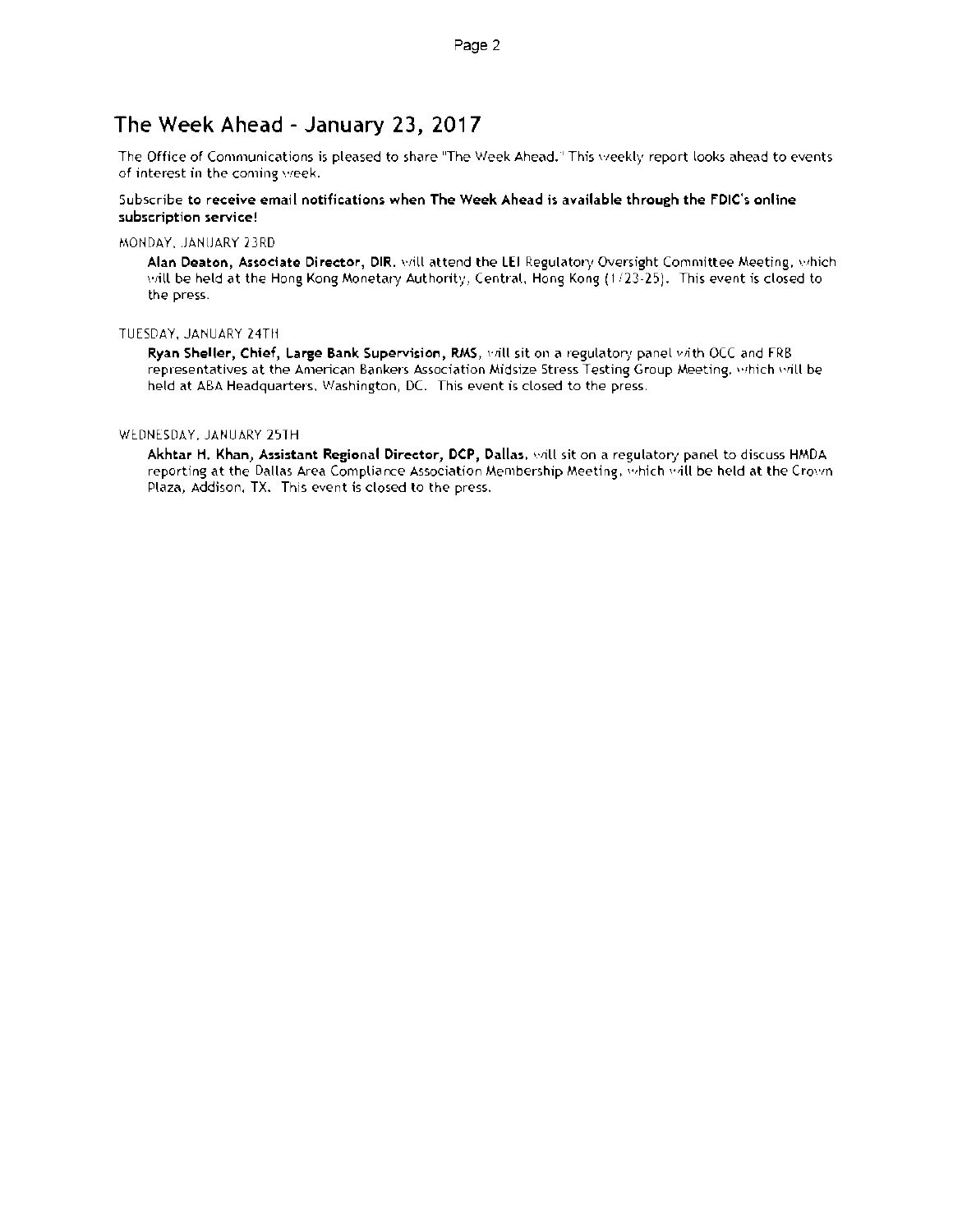### The Week Ahead - January 16, 2017

The Office of Communications is pleased to share ''The Week Ahead." This weekly report looks ahead to events of interest in the coming week.

#### Subscribe to receive email notifications when The Week Ahead is available through the FDIC's online subscription service!

MONDAY, JANUARY 16TH

Jim LaPierre, Regional Director, RMS, Kansas City, wrill provide an FDIC Update at the Iowa Bankers Association Breakfast Meeting, which will be held at Hotel Madeline, Telluride, CO. This event is closed to the press.

#### WEDNESDAY. JANUARY 18TH

John McGee, Regional Manager, DIR, San Francisco, will provide an Overview of Economic and Banking Conditions in California at The 2017 Western Region Regulators' Interagency Meeting, which will be held at The Federal Reserve Bank of San Francisco, San Francisco. CA. This event is closed to the press.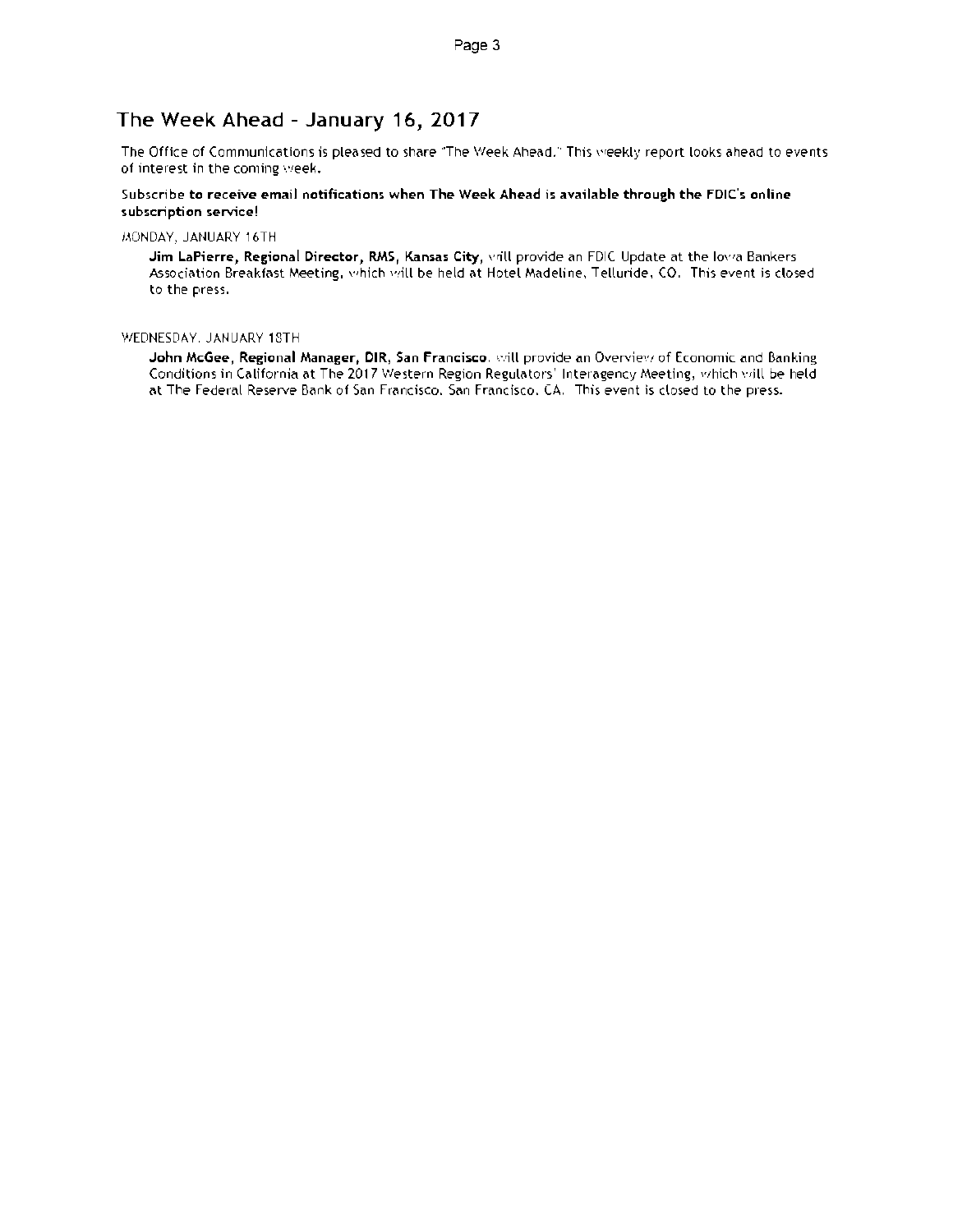# The Week Ahead - January 9, 2017

The Office of Communications is pleased to share "The Week Ahead." This weekly report looks ahead to events of interest in the coming week.

Subscribe to receive email notifications when The Week Ahead is available through the FDIC's online subscription service!

NO EVENTS SCHEDULED FOR THE WEEK OF: January 9-13, 2017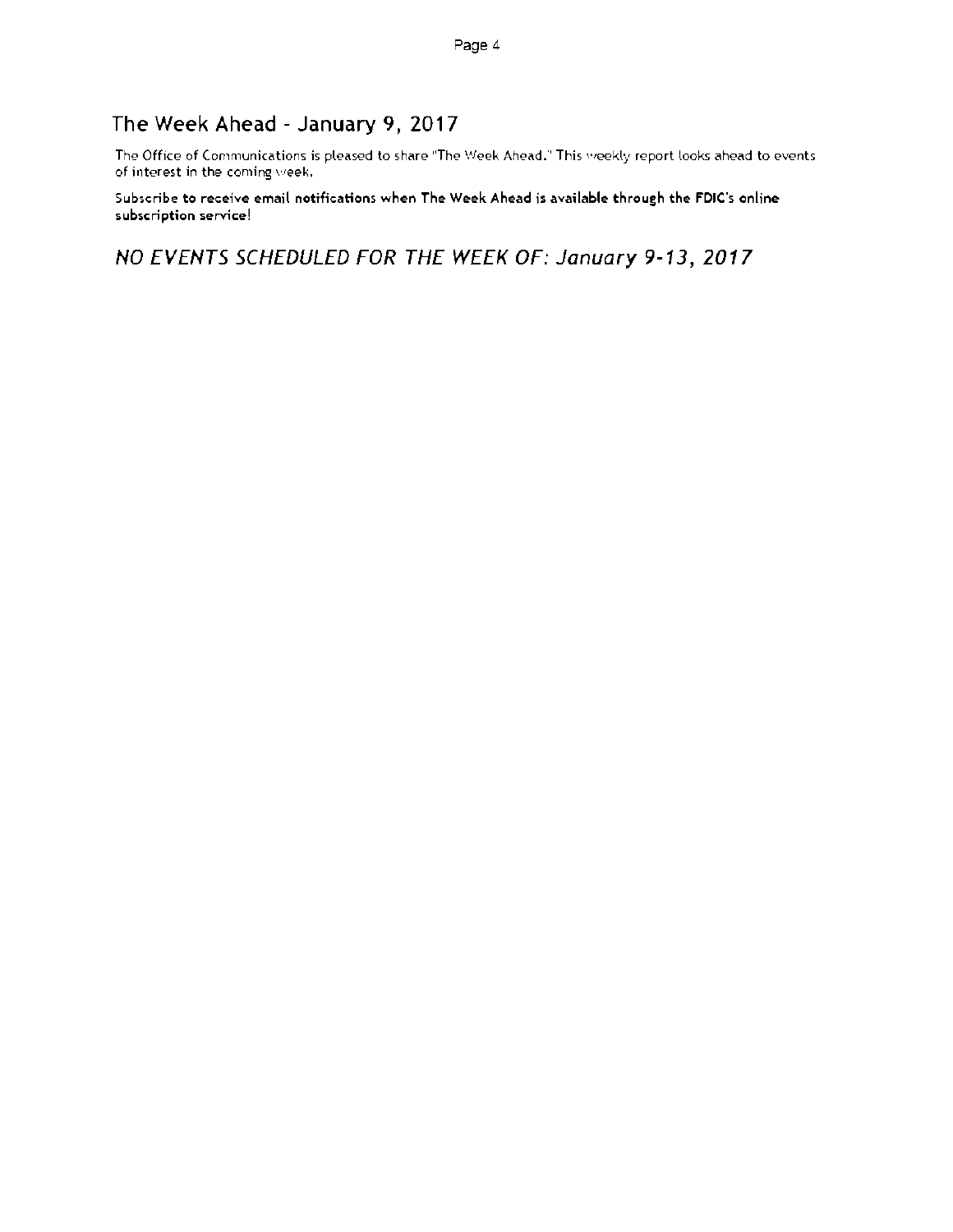The Week Ahead: January 2, 2017

Charles Yi, General Counsel, Legal, will participate in an Agency General Counsel discussion focused on the most critical issues facing the banking agencies, and report on recent interpretative letters, rulemakings, and enforcement actions.<br>American Bar Association (ABA) Banking Lav: Committee Annual Meeting.<br>Ritz-Carlton Hotel, Washington, D.C. This event is open to the press.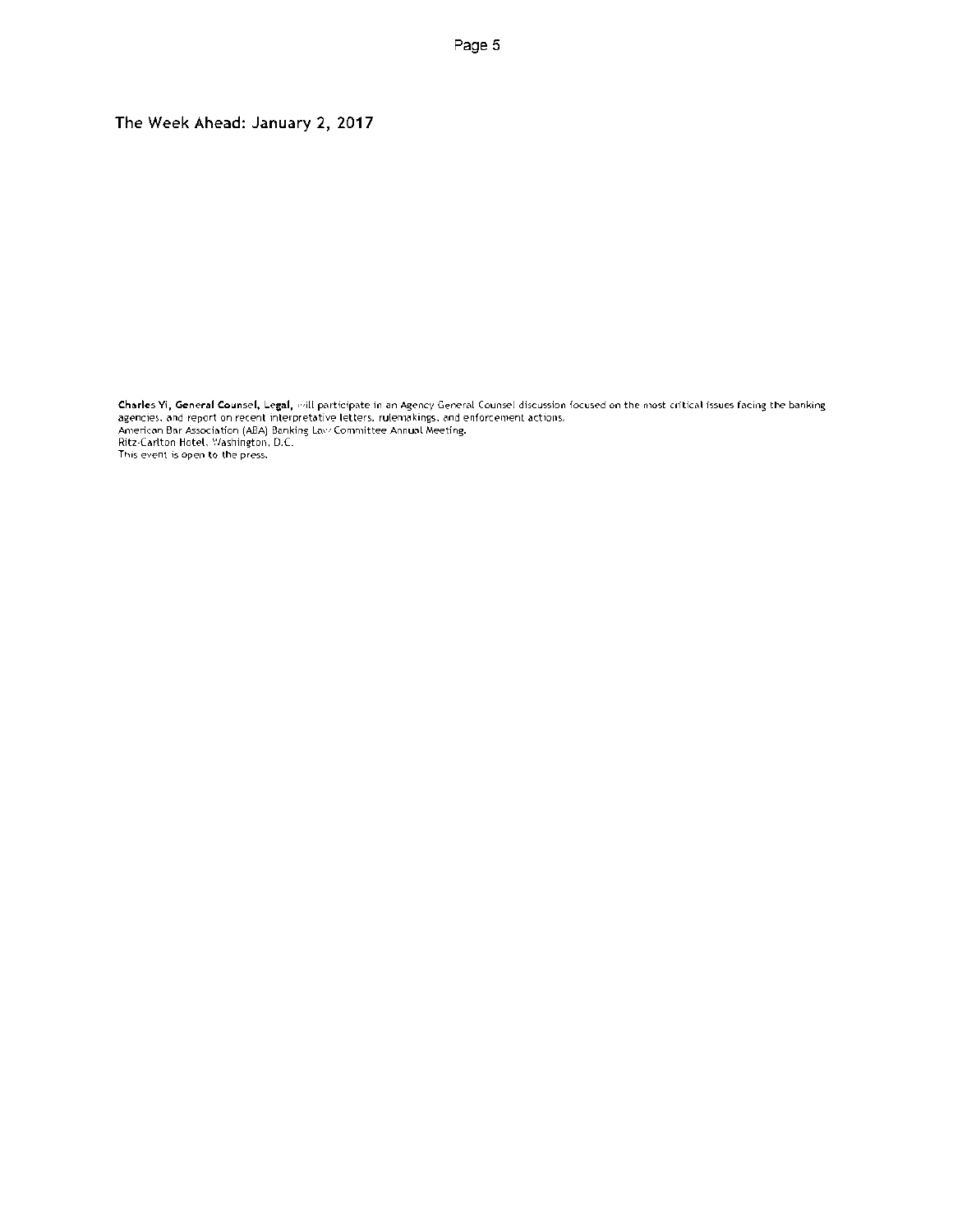# The Week Ahead - December 26, 2016

The Office of Communications is pleased to share "The Week Ahead." This weekly report looks ahead to events of interest in the coming week.

Subscribe to receive email notifications when The Week Ahead is available through the FDIC's online subscription service!

NO EVENTS SCHEDULED FOR THE WEEK OF: December 26-30, 2016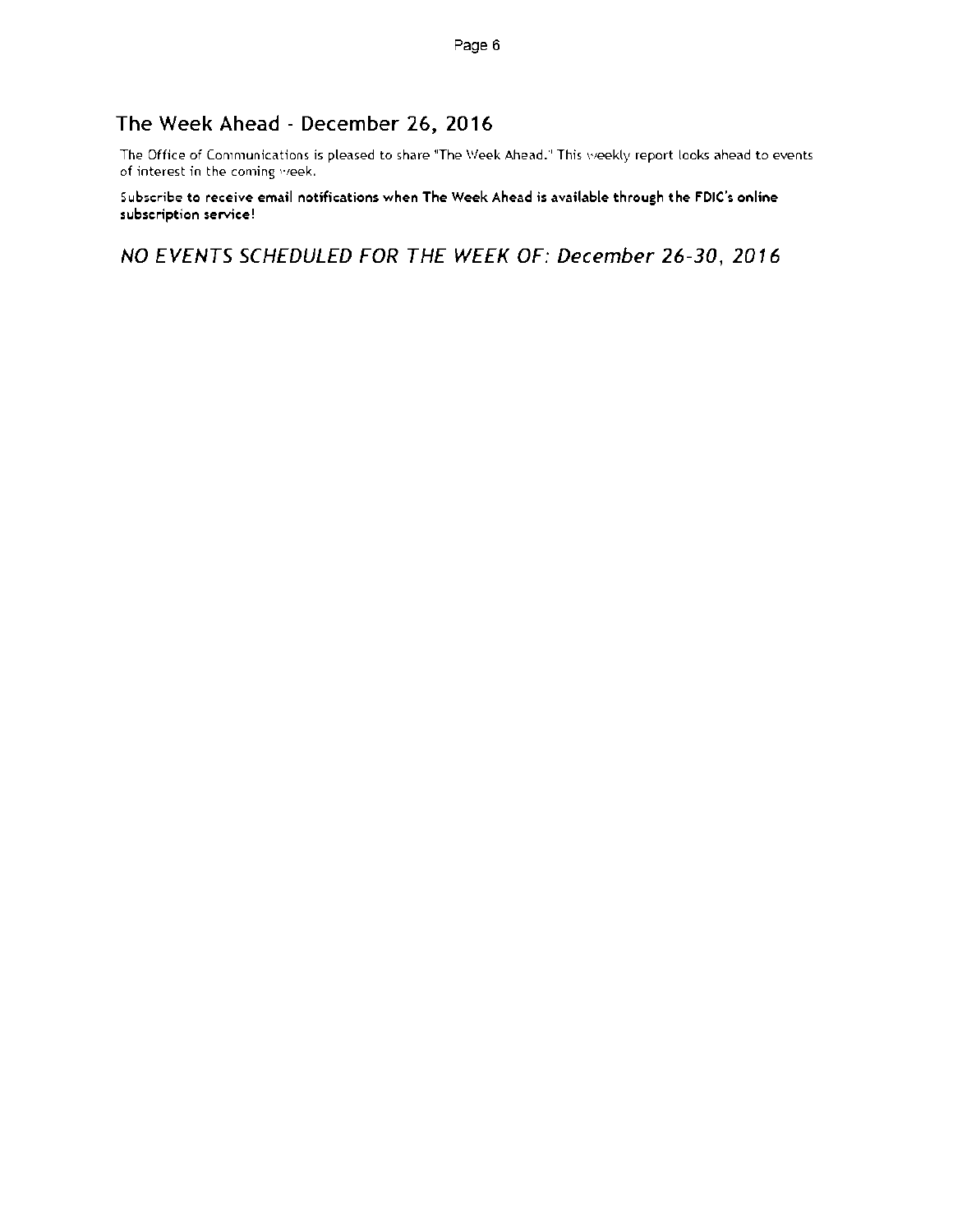# The Week Ahead - December 19, 2016

The Office of Communications is pleased to share "The Week Ahead." This weekly report looks ahead to events of interest in the coming week.

#### Subscribe to receive email notifications when The Week Ahead is available through the FDIC's online subscription service!

NO EVENTS SCHEDULED FOR THE WEEK OF: December 19-23, 2016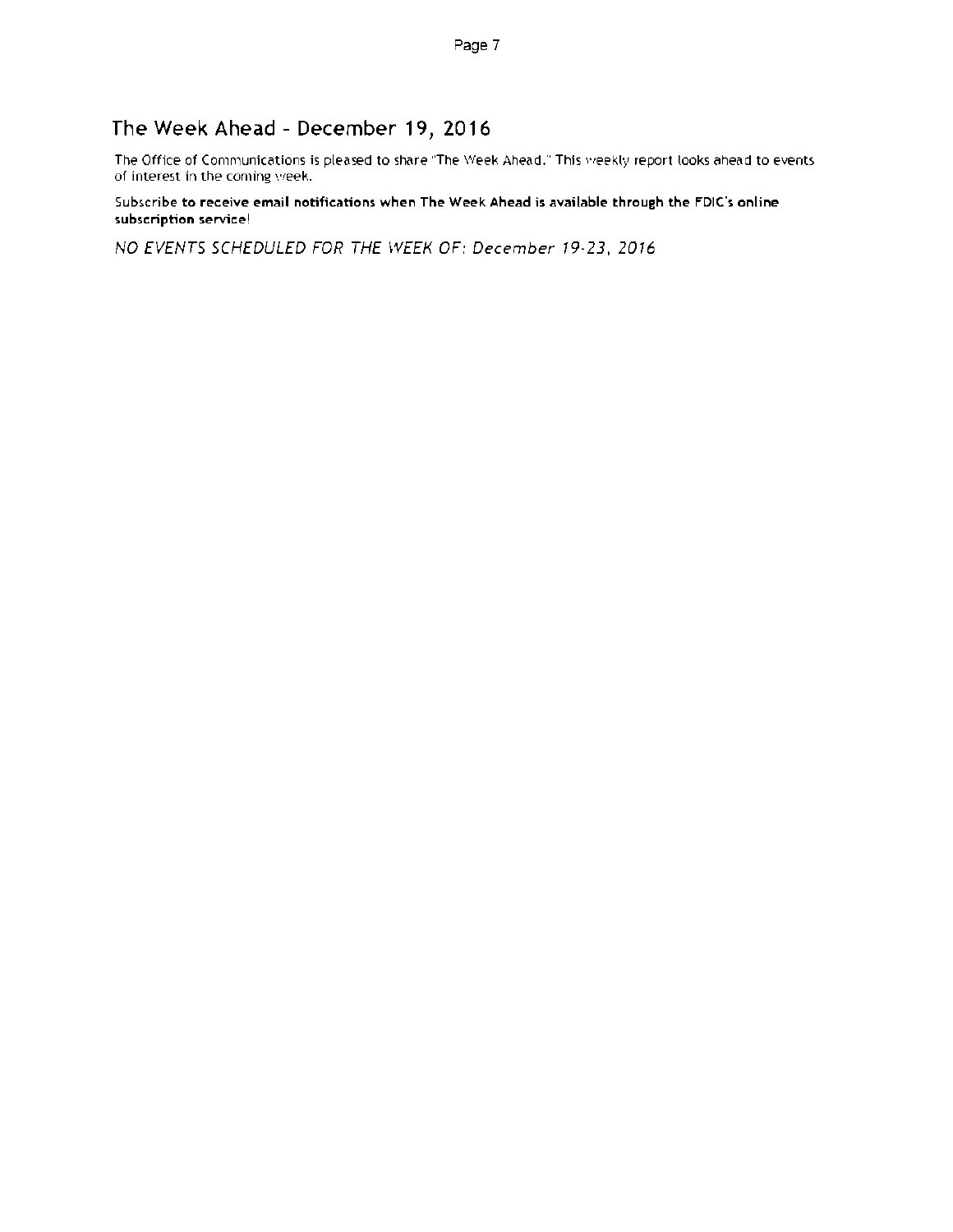# The Week Ahead - December 12, 2016

The Office of Communications is pleased to share "The Week Ahead." This weekly report looks ahead to events of interest in the coming week.

#### Subscribe to receive email notifications when The Week Ahead is available through the FDIC's online subscription service!

TUESDAY, DECEMBER 13TH

The FDIC Board of Directors will meet in the FDIC Board Room, Washington, DC. This event is open to the press.

Mary Gillman, Senior IT Specialist, CI00, will participate on Panel 2 and discuss a Case Study of an agency that has successfully deployed Agile. and put it into action, at the American Council for Technology Industry Advisory Council (ACT-IAC), Small Business Alliance "Agile in Action: Fall Fast. Recover Quickly," which will be held at the 20<sup>th</sup> & F Street Conference Center, Washington, D.C. This event is open to the press.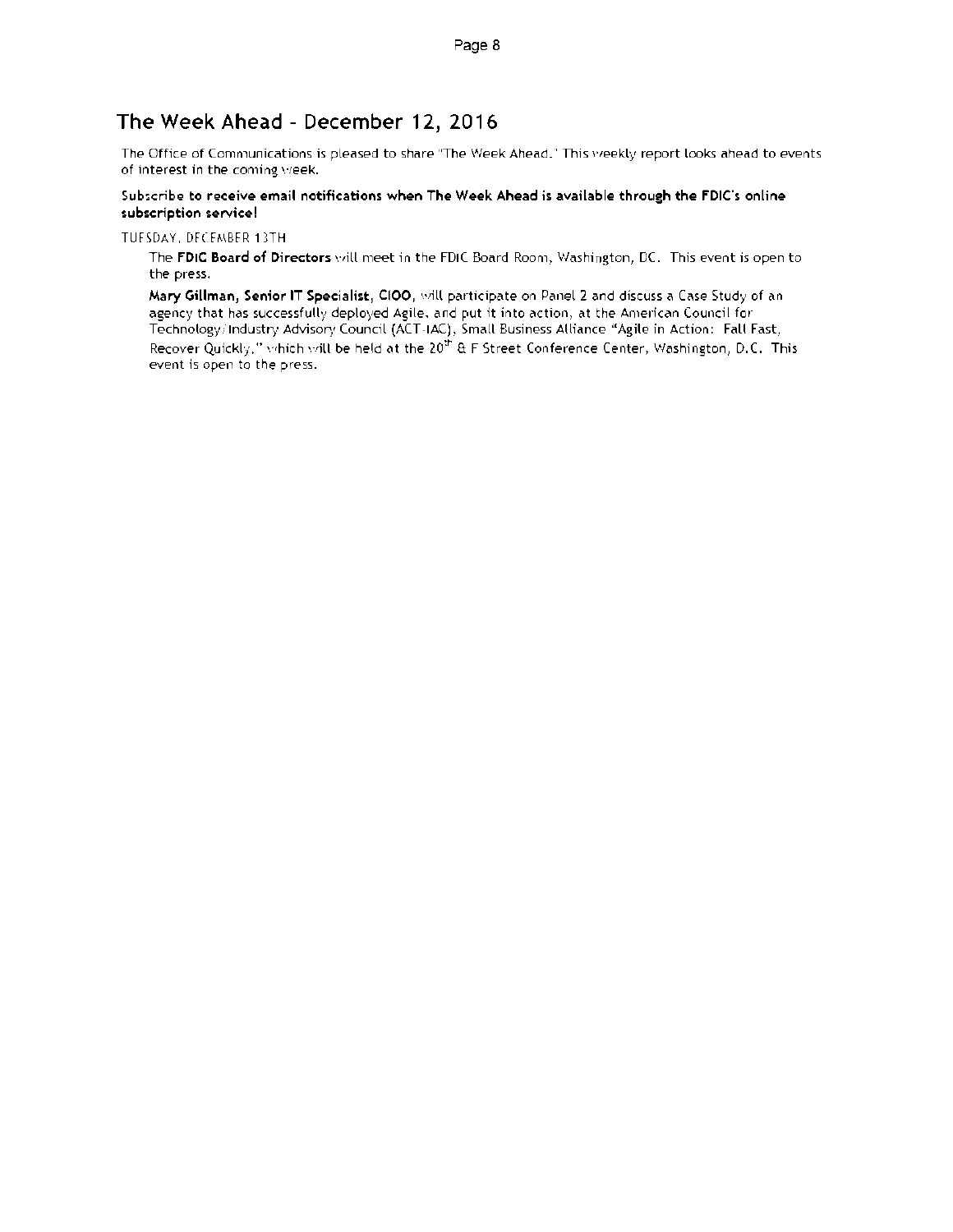# The Week Ahead - December 5,2016

The Office of Communications is pleased to share 'The Week Ahead." This weekly report looks ahead to events of interest in the coming yeek.

#### Subacribe to receive email notifications when The Week Ahead is available through the FDIC's online subscription service!

#### MONDAY. DECEMBER 5TH

Vice Chairman Thomas Hoenig will participate on a forum hosted by the Volcker Alliance, addressing Reliance on Short-Term Debt and Central Clearing Houses, at the National Press Club, Washington. D.C. This event is open to the press.

John McGee, Acting Regional Manager, DIR, and Scott Schweser, Economic Analyst, DIR, San Francisco, will provide an overview of Economic and Banking Conditions in California, at the 2016 San Francisco Region Minority Depository Institution Roundtable, which will be held at the Sierra Building, Los Angeles, CA. This event is open to the press.

F. Angus Tarpley, III, Acting Special Assistant, DIR. will discuss Bank Resolution at the Meeting of the U.S. China Joint Economic Committee, which will be held at the Tangla Hotel, Beijing, China. This event is closed to the press.

#### TUESDAY. DECEMBER 6TH

Diane Ellis, Director, DIR, will discuss Bank Resolution Solvency and Liquidity Funding at the Conference on Bank Resolution. Crisis Management and Deposit Insurance Issues, which will be held in Basel, Switzerland. This event is closed to the press.

Dan Bean, Financial Analyst, DIR, will discuss Small Business Agenda Items for the New President at the National Association for Business Economics (NABE) Small Business Webinar. which be held at FDIC Headquarters, Washington, D.C. This event is closed to the press.

#### WEDNESDAY, DECEMBER 7TH

Geoffrey Somes, Regional Economist, DIR, Boston, will provide an update on Economic Conditions in Massachusetts at the Boston Alliance for Economic Inclusion Forum. which be held at MassHousing, Boston, MA. This event is closed to the press.

#### THURSDAY, DECEMBER 8TH

Doreen Eberley, Director, RMS, will provide an Update on FDIC Supervisory Issues and Initiatives at the Conference of State Bank Supervisors (CSBS) Board Meeting and Supervisors Symposium. *which will be held* at One Grand Cypress Boulevard, Orlando, Florida. This event is closed to the press.

Kathy Moe, Acting Regional Director, RMS, San Francisco, will discuss California Banking for 2017: Emerging Risk Management Priorities at the 31st Annual Bankers Compliance Group (ECG) Management and Directors Seminar, which will be held at The St. Regis San Francisco, San Francisco, California. This event is closed to the press.

#### FRIDAY, DECEMBER 9TH

Kathy Moe, Acting Regional Director, RMS, San Francisco, will discuss California Banking for 2017: Emerging Risk Management Priorities, at the 31st Annual Bankers' Compliance Group (ECG) Management and Directors Seminar, which will be held at the Newport Beach Marriott Hotel, Newport Beach. California. This event is closed to the press.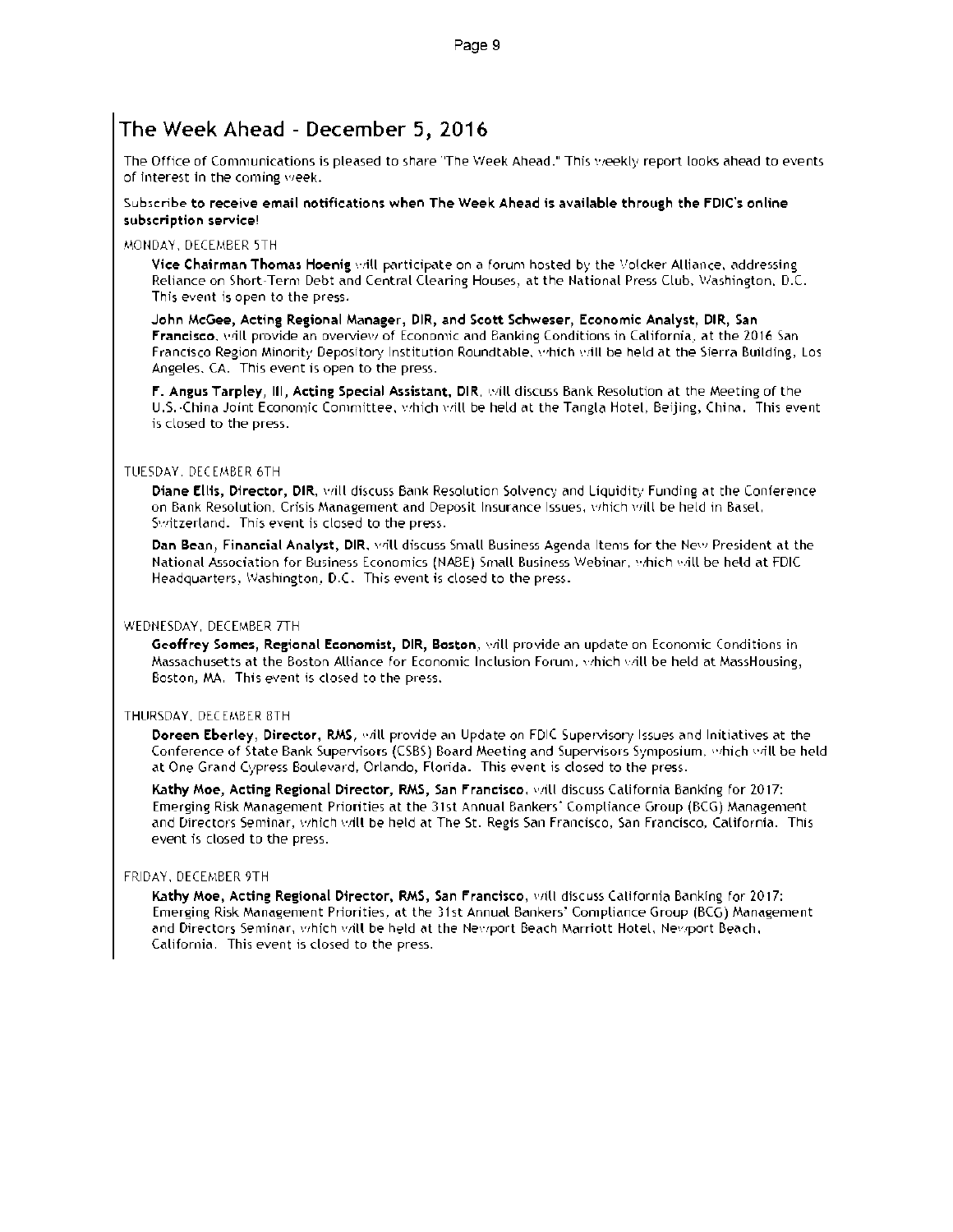### The Week Ahead - November 28, 2016

The Office of Communications is pleased to share 'The Week Ahead." This vieekly report looks ahead to events of interest in the corning week.

#### Subscribe to receive email notifications when The Week Ahead is available through the FDIC's online subscription service!

#### TUESDAY. NOVEMBER 29TH

Quarterly Banking Profile meeting vrill be held in the FDIC Board Room. Washington, D.C. This event is open to the press.

Marlene Roberts, Senior Examination Specialist, RMS, will provide an overview of financial services sector focused on critical infrastructure role and national economic security implications at the Army Cyber Operations Planners Course, which will be held in Alexandria, 9A. This event is closed to the press.

#### WEDNESDAY, NOVEMBER 30TH

Doreen Eberley, Director, RMS, will appear on a panel and address Navigating the New Normal in Regulatory Approvals at The Clearing House Annual Conference. which will be held at The Pierre, New York City. NY. This event is open to the press.

Art Murton, Director, OCFI, will address Resiliency, Resolvability, and The Next Crisis as part of a panel at The Clearing House Annual Conference. which will be held at The Pierre, New York City, NY. This event is open to the press.

#### FRIDAY, DECEMBER 2ND

Marguerite Sagatelian, Senior Counsel, Legal, will participate on the Consumer Financial Enforcement panel and discuss Consumer Enforcement Actions, Agency Priorities, and Hot Topics at the Practising Law Institute (PLI), Banking Law Institute 2016, which will be held at the Practising Law Institute New York Center, New York, NY. This event is open to the press.

Timothy Divis, Regional Counsel, Legal, Chicago, will sit on a Regulatory Roundtable and discuss Current Legal Issues from the Regulators' Perspective at the Illinois Bankers Association, 2016 Bank Counsel Conference, which will be held at The Westin Chicago River North, Chicago, IL. This event is open to the press.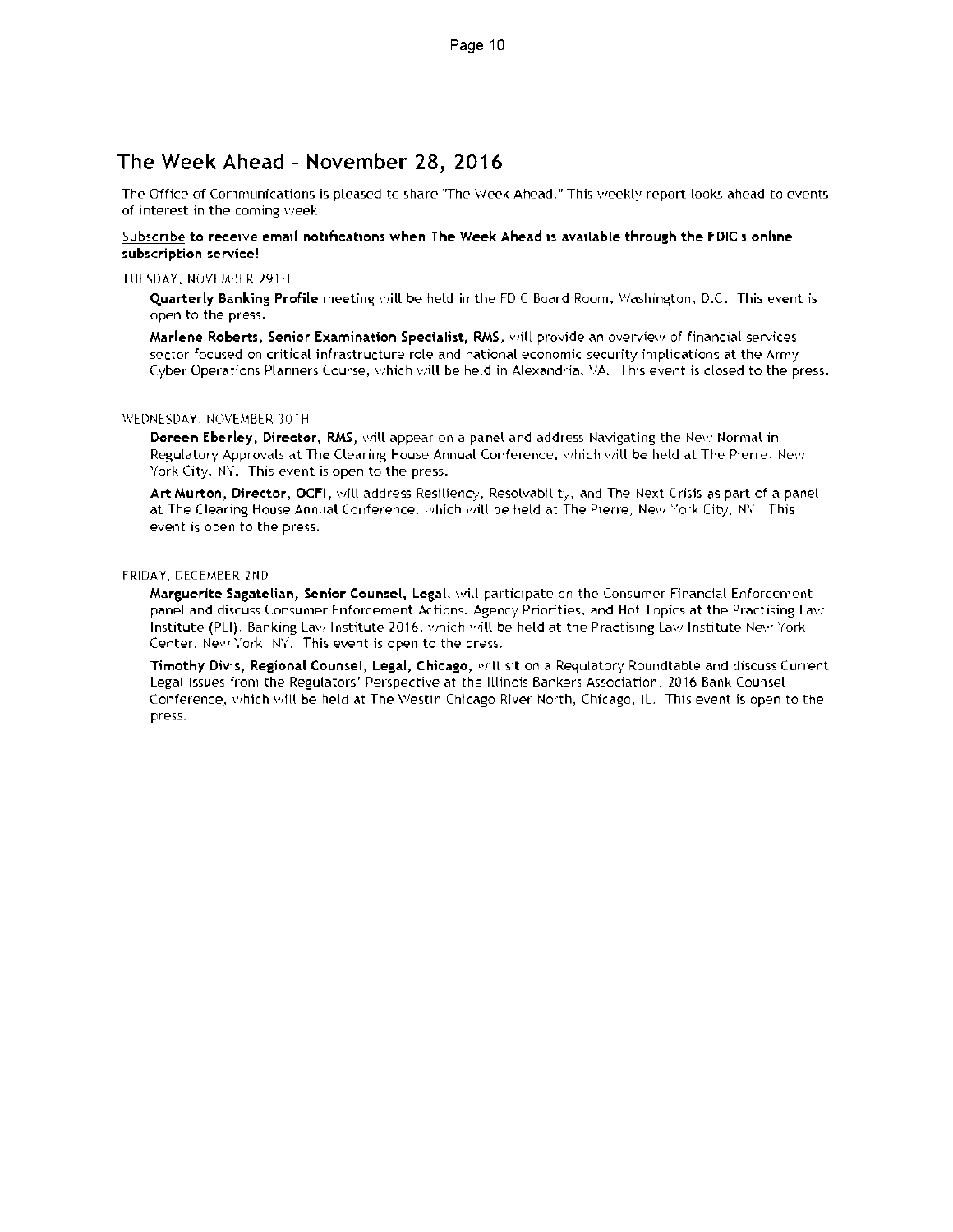# The Week Ahead - November 21, 2016

The Office of Communications is pleased to share "The Week Ahead." This weekly report looks ahead to events of interest in the coming week.

Subscribe to receive email notifications when The Week Ahead is available through the FDIC's online subscription service!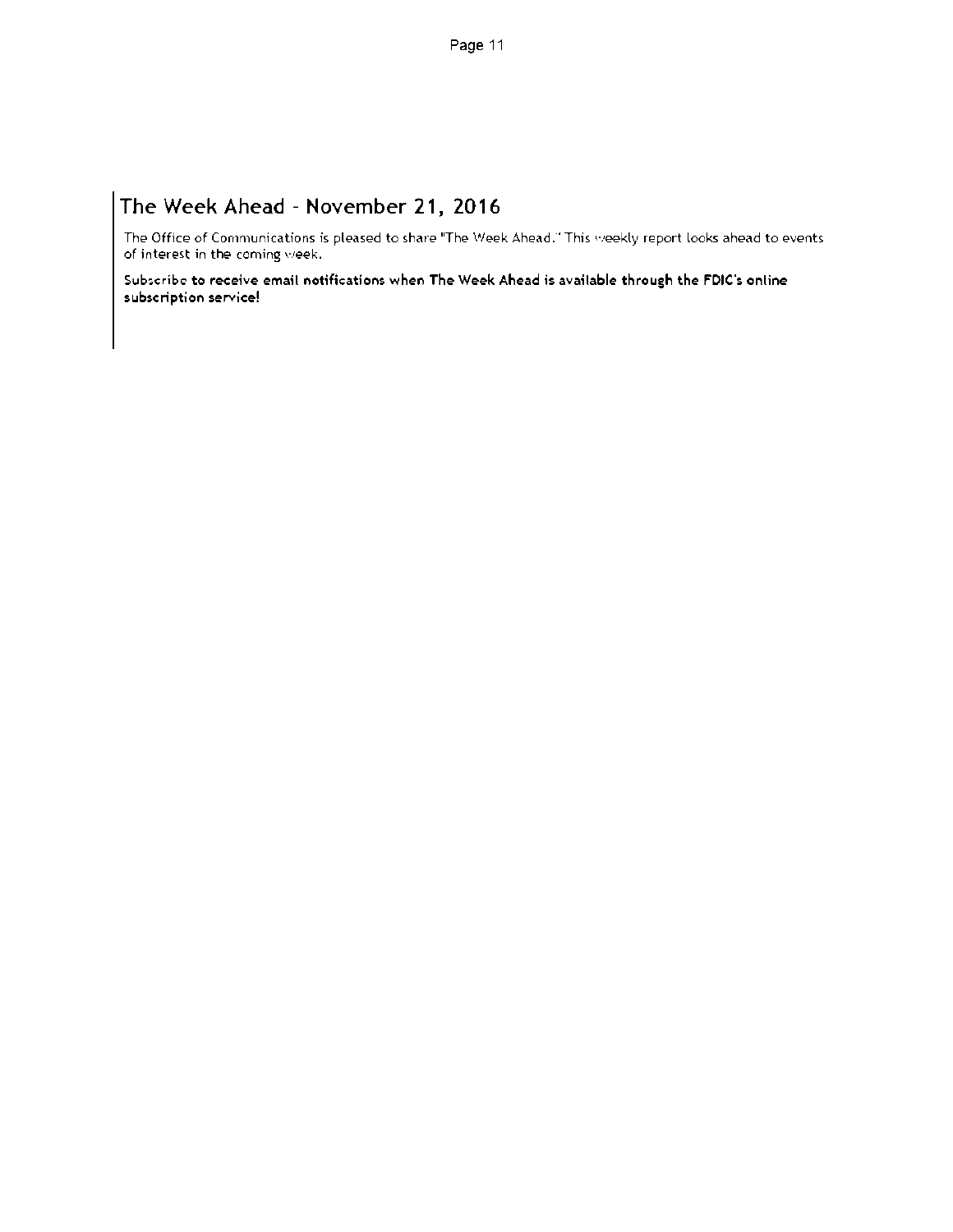### The Week Ahead - November 14, 2016

The Office of Communications is pleased to share "The Week Ahead." This weekly report looks ahead to events of interest in the coming week.

#### Subscribe to receive email notifications when The Week Ahead is available through the FDIC's online subscription service!

MONDAY. NOVEMBER 14TH

Mark Pearce, Director, DCP, will participate on the Regulator Panel and address Hot Topics before Bankers and Regulators at the 2016 CPA and Fair Lending Colloquium, which will be held at Caesar's Palace. Las Vegas. NV. This event is open to the press.

Debra Novak, Section Chief, RMS, will participate on the Regulator Panel discussion at the ABA/ABA Money Laundering Enforcement Conference, which will be held at the Wardman Marriott. Washington, DC. This event is open to the press.

Scott Greenup, Chief (Emerging Issues), RMS, will host a Regulator Panel Discussion "Where are the Regulators Headed?" at the ABA National Agricultural Bankers Conference, which will be held at the JW Marriott, Indianapolis, IN. This event is open to the press.

#### TUESDAY. NOVEMBER 15TH

The FDIC Board of Directors will meet in the FDIC Board Room, Washington, DC. This event is open to the press.

David Wall, Assistant General Counsel, and Pen Starke, Assistant General Counsel, Legal, will serve as guest lecturers teaching a class on Bank Failures and Resolution at the Bank Regulation Seminar. Which will be held at the Georgetown University Law Center. This event is closed to the press.

Mark Moylan, Deputy Director (Operational Risk), RMS, will host a Regulator Panel Discussion on Risk Management Related Challenges at the Risk Management Association Annual Conference, which will be held at the Hyatt Regency, Dallas, TX. This event is open to the press.

#### THURSDAY,NOVEMBER 1 TT H

Vice Chairman Thomas Hoenig will be the Keynote Speaker at the 34th CATO Annual Monetary Conference, which will be held at the CATO Institute, Washington, DC. This event is open to the press.

#### FRIDAY. NOVEMBER 18TH

Vice Chairman Thomas Hoenig will be a Keynote Speaker at the Federal Reserve Bank of Chicago's Eleventh Community Bankers Symposium. which vrill be held at the Federal Reserve Bank of Chicago, Chicago, IL. This event is open to the press.